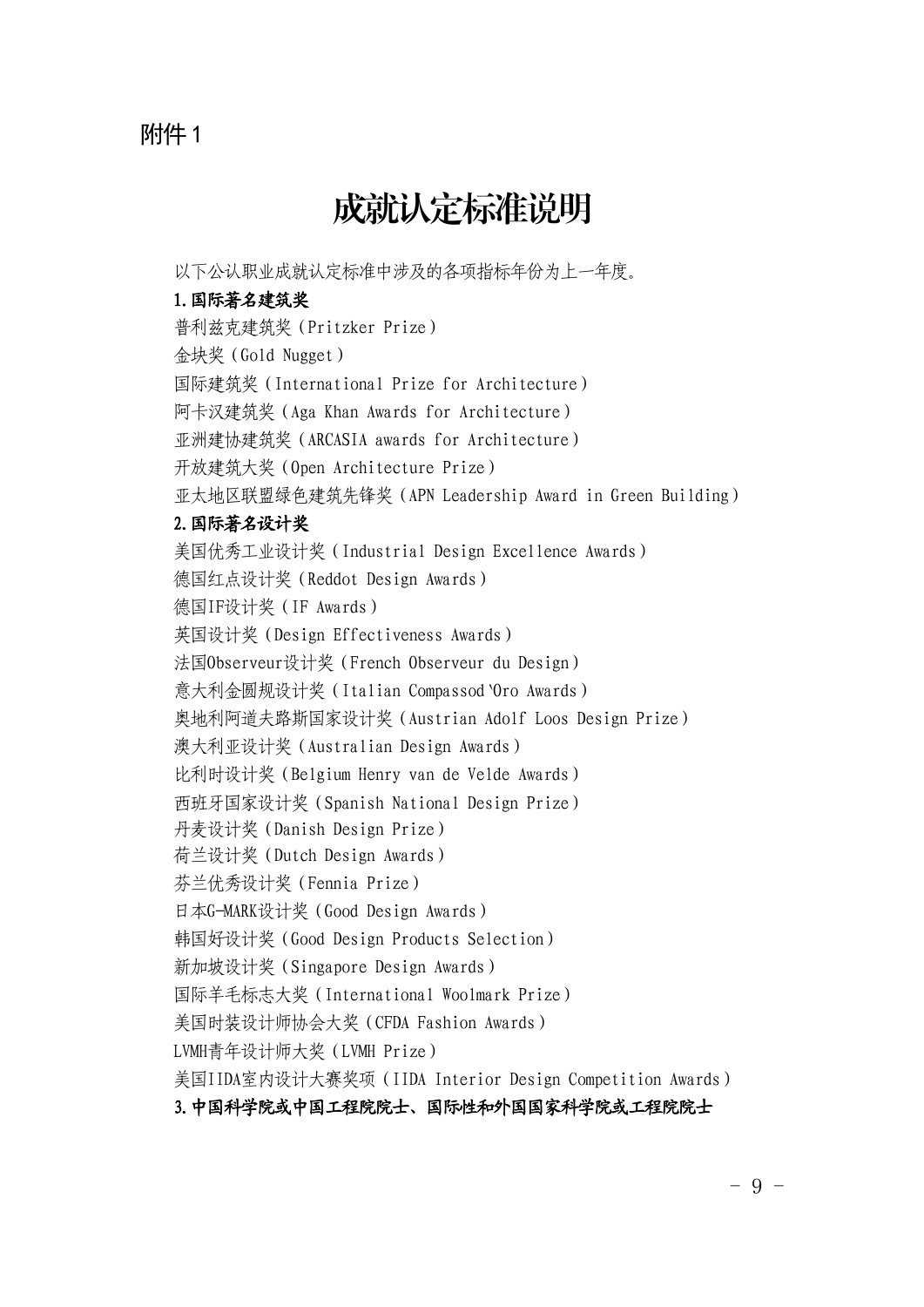中国、美国、英国、德国、法国、日本、意大利、加拿大、瑞典、丹麦、挪威、芬 兰、比利时、瑞士、奥地利、荷兰、西班牙、澳大利亚、新西兰、俄罗斯、以色列、印 度、乌克兰、新加坡、韩国的科学院院士、工程院院士(即成员member或高级成员fellow, 见中国科学院国际合作局网站http://www.bic.cas.cn)

欧洲科学院院士

世界艺术与科学院院士

发展中国家科学院院士

国际生产工程科学院院士

# 4.国际知名学术机构和科教类国际组织名单

[国际理论](http://www.bic.cas.cn/gjzz/201307/t20130719_3902672.html)物理中心

(Abdus Salam International Centre for Theoretical Physics, ICTP) 亚洲[科学院与学会联盟](http://www.bic.cas.cn/gjzz/201307/t20130719_3902690.html)

(Federation of Asian Scientific Academies and Societies, FASAS) [国际科技数据委员会](http://www.bic.cas.cn/gjzz/201307/t20130719_3902696.html)

(Committee on Data for Science and Technology, CODATA)

国[际空间研究委员会](http://www.bic.cas.cn/gjzz/201307/t20130719_3902741.html)

(Committee on Space Research, COSPAR)

[联合国粮农组织](http://www.bic.cas.cn/gjzz/201307/t20130719_3902742.html)

(Food and Agriculture Organization of the United Nations, FAO)

[国际科学院委员会](http://www.bic.cas.cn/gjzz/201307/t20130719_3902743.html)

(InterAcademy Council, IAC)

[国际科学院组](http://www.bic.cas.cn/gjzz/201307/t20130719_3902746.html)织

(InterAcademy Panel on lnternational Issues, IAP)

国际热带生态系统与[生物多](http://www.bic.cas.cn/gjzz/201307/t20130719_3902754.html)样性协会

(InternationaI Association for Tropical Ecosystemand Biodiversity, IATEB) [国际沙漠化治](http://www.bic.cas.cn/gjzz/201307/t20130719_3902758.html)理研究与培训中心

(InternationaI Center for Research and Training on Desertification Control, ICRTDC)

国际山[地综合开](http://www.bic.cas.cn/gjzz/201307/t20130719_3902784.html)发中心

(International Centre for Integrated Mountain Development, ICIMOD) 国际地圈[生物圈](http://www.bic.cas.cn/gjzz/201307/t20130719_3902801.html)计划

(InternationaI Geosphere Biosphere Programme, IGBP)

国际标准[化组织](http://www.bic.cas.cn/gjzz/201307/t20130719_3902802.html)

(InternationaI Organization for Standardization, ISO)

国际原子能机构[\(International](http://www.bic.cas.cn/gjzz/201307/t20130719_3902804.html) Atomic Energy Agency, IAEA)

国际科学理事会[\(International](http://www.bic.cas.cn/gjzz/201307/t20130719_3902805.html) Council for Science, ICSU)

国际科学基金会[\(International](http://www.bic.cas.cn/gjzz/201307/t20130719_3902807.html) Foundation for Science, IFS)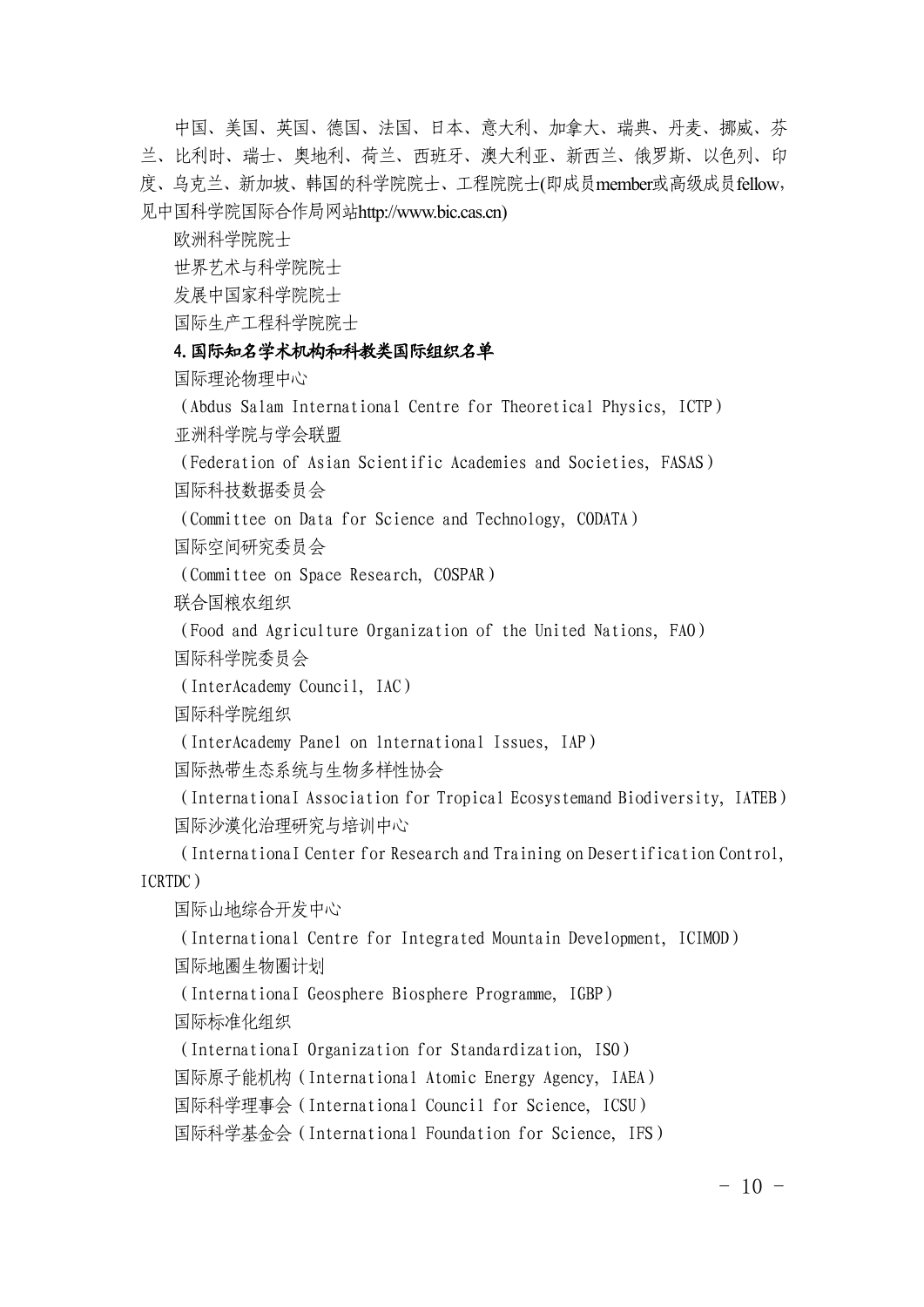国际动物学会[\(International](http://www.bic.cas.cn/gjzz/201307/t20130719_3902809.html) Society of Zoological Sciences, ISZS) [国际数字地球学会](http://www.bic.cas.cn/gjzz/201307/t20130719_3902811.html)(International Society for Digital Earth, ISDE) [国际纯粹与应用生物物理学](http://www.bic.cas.cn/gjzz/201307/t20130719_3902816.html)联合会

(International Union forPure and Applied Biophysics, IUPAB) 国际纯粹与应[用化学](http://www.bic.cas.cn/gjzz/201307/t20130719_3902819.html)联合会

(International Union for Pure and AppliedChemistry, IUPAC) [国际纯粹与应用](http://www.bic.cas.cn/gjzz/201307/t20130719_3902824.html)物理学联合会

(International Union for Pure andApplied Physics, IUPAP) 国际第[四纪研究](http://www.bic.cas.cn/gjzz/201307/t20130719_3902831.html)联盟

(International Union for Quaternary Research, INQUA) 国际生物[科学联合](http://www.bic.cas.cn/gjzz/201307/t20130719_3902834.html)会

(International Union of Biological Sciences, IUBS) 国际大[地测量学与地球物理学联合会](http://www.bic.cas.cn/gjzz/201307/t20130719_3902837.html)

(International Union of Geodesyand Geophysics, IUGG)

[人与生物圈](http://www.bic.cas.cn/gjzz/201307/t20130719_3902840.html)计划

(Man and Biosphere Programme, MAB)

发[展中国家妇女科学家组织](http://www.bic.cas.cn/gjzz/201410/t20141008_4219997.html)

(Organization for Women in Science for the Developing World,OWSD) [国际科学联合会环境问题科学委员会](http://www.bic.cas.cn/gjzz/201410/t20141008_4220000.html)

(Scientific Committee on Problems of the Environment, SCOPE) 国际长期生态学[研究](http://www.bic.cas.cn/gjzz/201410/t20141008_4220003.html)网络

(International Long Term Ecological Research, ILTER)

第三代合作伙伴计划

(Third Generation Partnership Project, 3GPP)

电气与电子工程师学会(美国)

(The Institute of Electrical And Electronics Engineers, IEEE)

电气工程师学会(英国)

(The Institutions of Electrical Engineers)

美国物理学会

(American Physical Society)

美国医药生物工程学会

(American Institute for Medical and Biological Engineering)

美国计算机协会

(Association for Computing Machinery)

美国化学会ACS

(American Chemical Society)

美国化学工程师协会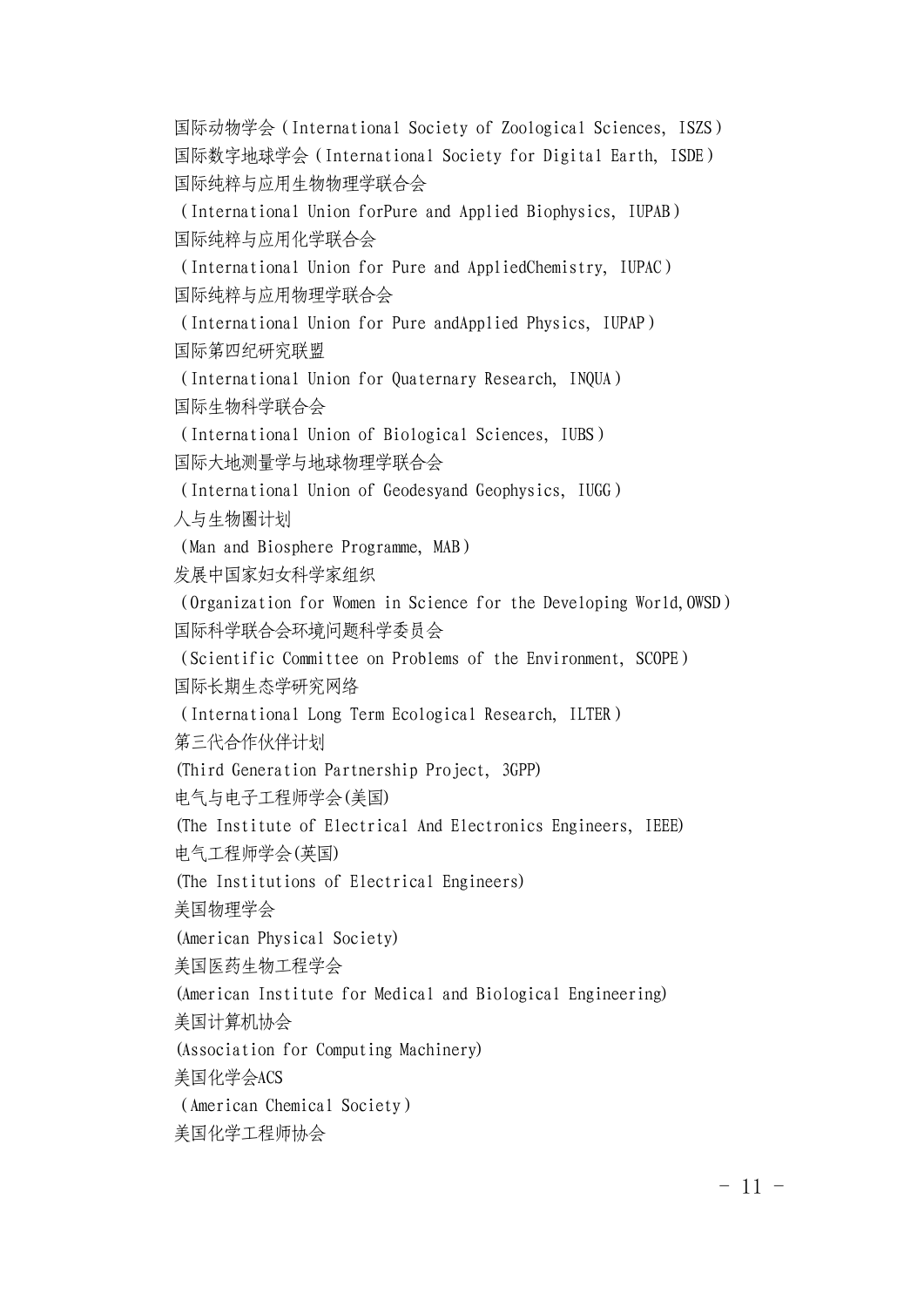(American Institute of Chemical Engineers) 美国机械工程师学会 (American Society of Mechanical Engineers) 美国工业与应用数学学会 (Society for Industrial and Applied Mathematics) 美国航天航空学会 (The American Institute of Aeronautics and Astronautics) 美国材料实验协会 (American Society of Testing Materials, ASTM) 英国皇家化学会 (Royal Society of Chemistry) 国际儿科肿瘤协会 (International Society of Pediatric Oncology) 世界儿科感染学会 (World Congress for Pediatric Infectious Diseases) 世界眼科学会联盟 (International Federation of Ophthalmological Societies) 世界精神病学协会 (World Psychiatric Association) 世界心胸外科医师学会 (The World Society of Cardiothoracic Surgeons) [联合国教科文组织](http://www.bic.cas.cn/gjzz/201410/t20141008_4220007.html) (United Nations Organization for Education, Science and Culture, UNESCO) [世界自然保](http://www.bic.cas.cn/gjzz/201410/t20141008_4220009.html)护联盟 (International Union for Conservation of Nature, IUCN) [联合国开发](http://www.bic.cas.cn/gjzz/201410/t20141008_4220012.html)计划署 (United Nations Development Programme, UNDP) 联合国亚洲[和太平洋经济社会委员会](http://www.bic.cas.cn/gjzz/201410/t20141008_4220016.html) (United Nations Economic and Social Commission for Asia and the Pacific, ESCAP) [联合国环境规](http://www.bic.cas.cn/gjzz/201410/t20141008_4220018.html)划署 (United Nations Environment Programme, UNEP) 联[合国](http://www.bic.cas.cn/gjzz/201410/t20141008_4220022.html)大学 (United Nations University, UNU) 发展中国[家科学](http://www.bic.cas.cn/gjzz/201410/t20141008_4220028.html)院 (The World Academy of Sciences for the Advancement of Science in Developing

Countries, TWAS)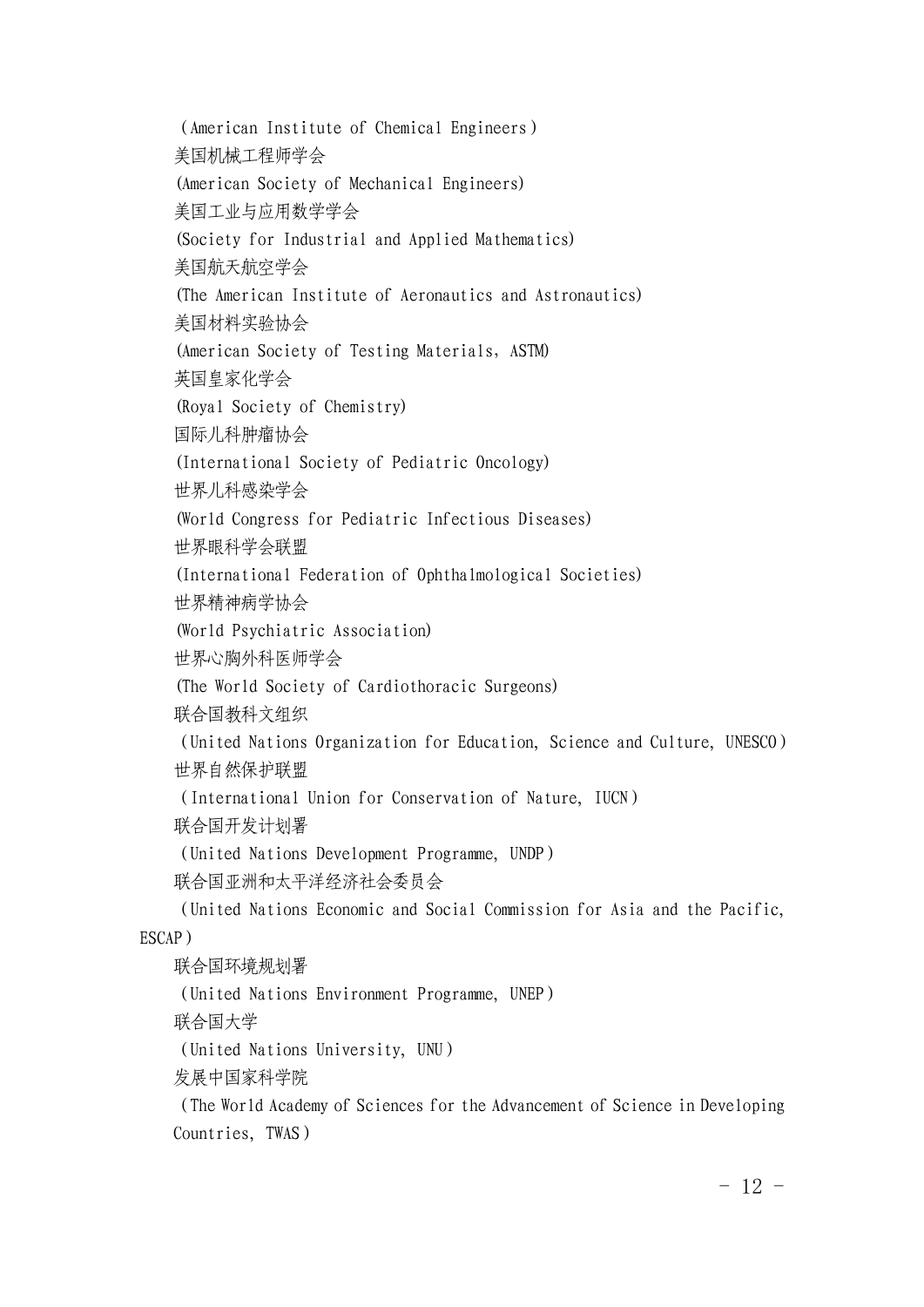世界[气候研究](http://www.bic.cas.cn/gjzz/201410/t20141008_4220030.html)计划 (World Climate Research Program, WCRP) 世界数[据系统](http://www.bic.cas.cn/gjzz/201410/t20141008_4220034.html) (World Data System, WDS) 国际电工委员会 (International Electrotechnical Commission, IEC) 国际电信联盟 (International Telecommunications Union, ITU) 美国国家标准学会 (American National Standards Institute, ANSI) 欧洲标准化委员会 (European Committee for Standardization, CEN) 英国标准协会 (British Standards Institute, BSI) 德国标准学会 (German Standards Institute, DIN) 法国标准协会 (French Standards Association, AFNOR) 日本工业标准调查会 (Japan Industrial Standards survey, JISC) 5. "世界500强"即美国《财富》杂志上一年度评选的"全球最大500家公司" 6.国际著名金融机构 美国高盛(Goldman Sachs) 摩根士丹利(Morgan Stanley) 摩根大通(JPMorgan Chase) 花旗银行(Citibank) 美国国际集团(AIG) 英国汇丰银行(HSBC) 法国兴业银行(Societe Generale) 法国巴黎银行(BNP Paribas) 法国巴黎百富勤有限公司(BNP Paribas Peregrine) 荷兰银行(ABN AMRO Bank) 荷兰国际集团(ING Group) 德意志银行(Deutsche Bank) 德勒斯登银行(Dresdner Bank AG)

瑞士信贷第一波士顿(Credit Suisse First Boston)

瑞士联合银行集团(United Bank of Switzerland)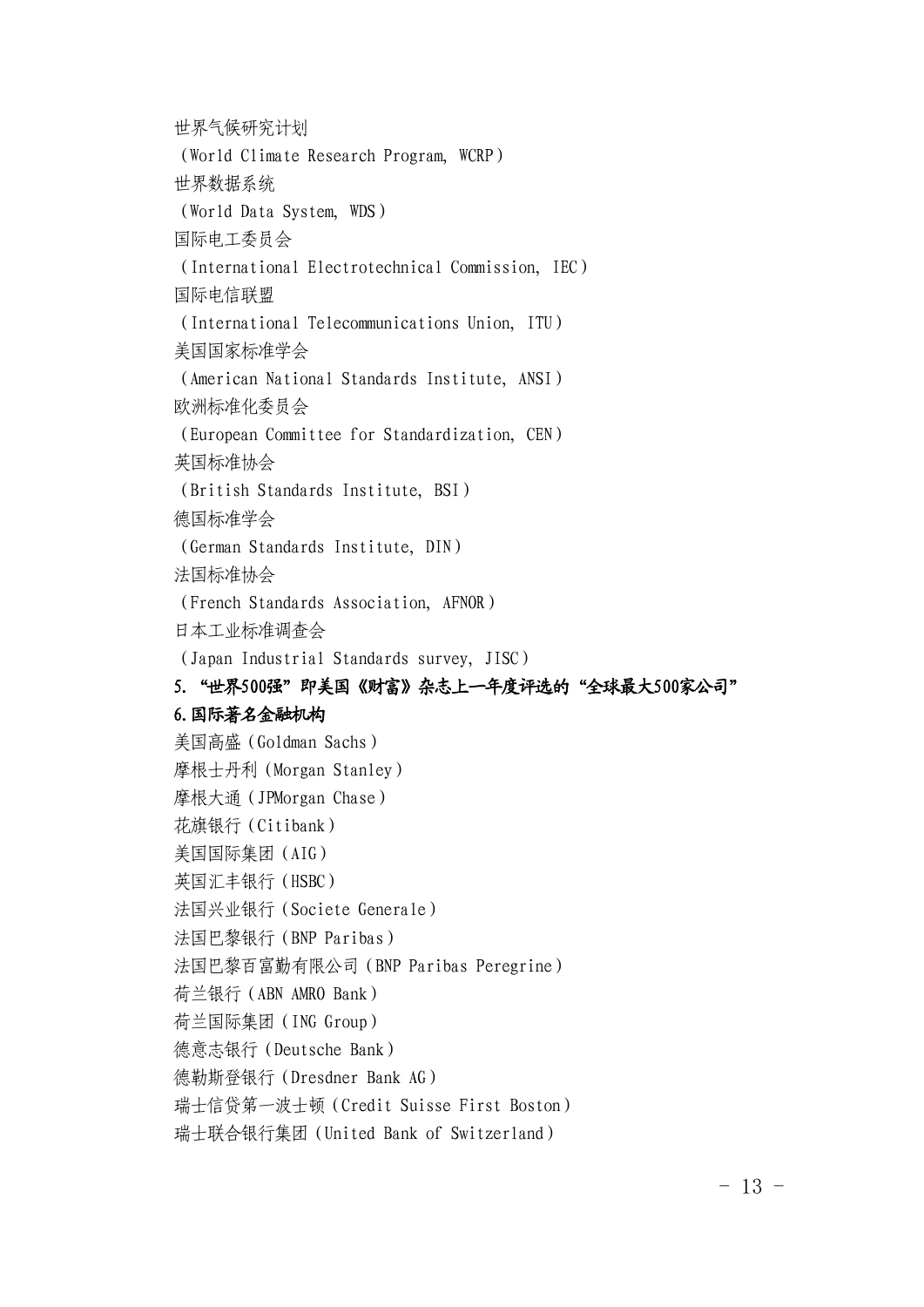日本瑞穗集团(Mizuho Financial Group, Inc.) 三菱UFJ 金融集团(Mitsubishi UFJ Financial Group, Inc.) 三井住友金融集团(Sumitomo Mitsui Financial Group) 新加坡星展银行(DBS Bank Limited) 7.国际著名会计师事务所 普华永道会计师事务所(Pricewaterhouse Coopers) 德勤会计师事务所(Deloitte & Touche) 安永会计师事务所(Ernst & Young) 毕马威会计师事务所(KPMG) 捷安国际会计师事务所(AGN International) 艾格斯国际会计师事务所(IGAF) 安博国际会计联盟(INPACT International) 博太国际会计师事务所(Baker Tilly International) 贝克国际会计师事务所(BKR International) 德豪国际会计师事务所(BDO International) 费都寿国际会计师事务所(Fiducial global) 浩华国际会计师事务所(Horwath International) 浩信国际会计师事务所(HLB International) 华利信国际会计师事务所(Morison International) 均富国际会计师事务所(Grant Thornton International) 克瑞斯顿国际会计师事务所(Kreston International) 罗申美国际会计师事务所(RSM International) 联合会计师国际会计师事务所(CPAAI) 摩斯伦国际会计师事务所(Moores Rowland International) 8.国际著名咨询机构

麦肯锡咨询公司(McKinsey & Company) 波士顿咨询公司(The Boston Consulting Group, Inc.) 贝恩咨询公司(Bain & Company) 德勤咨询公司(Deloitte Consulting LLP) 奥纬咨询(Oliver Wyman) 博思艾伦咨询公司(Booz Allen Hamilton) 安永-帕特侬集团(EY-Parthenon) 普华永道咨询公司(PwC Advisory Services) 科尔尼管理咨询公司(A.T. Kearney) 通用医疗(GE Healthcare Partners) 埃森哲咨询公司(Accenture) 普特南咨询(Putnam Associates)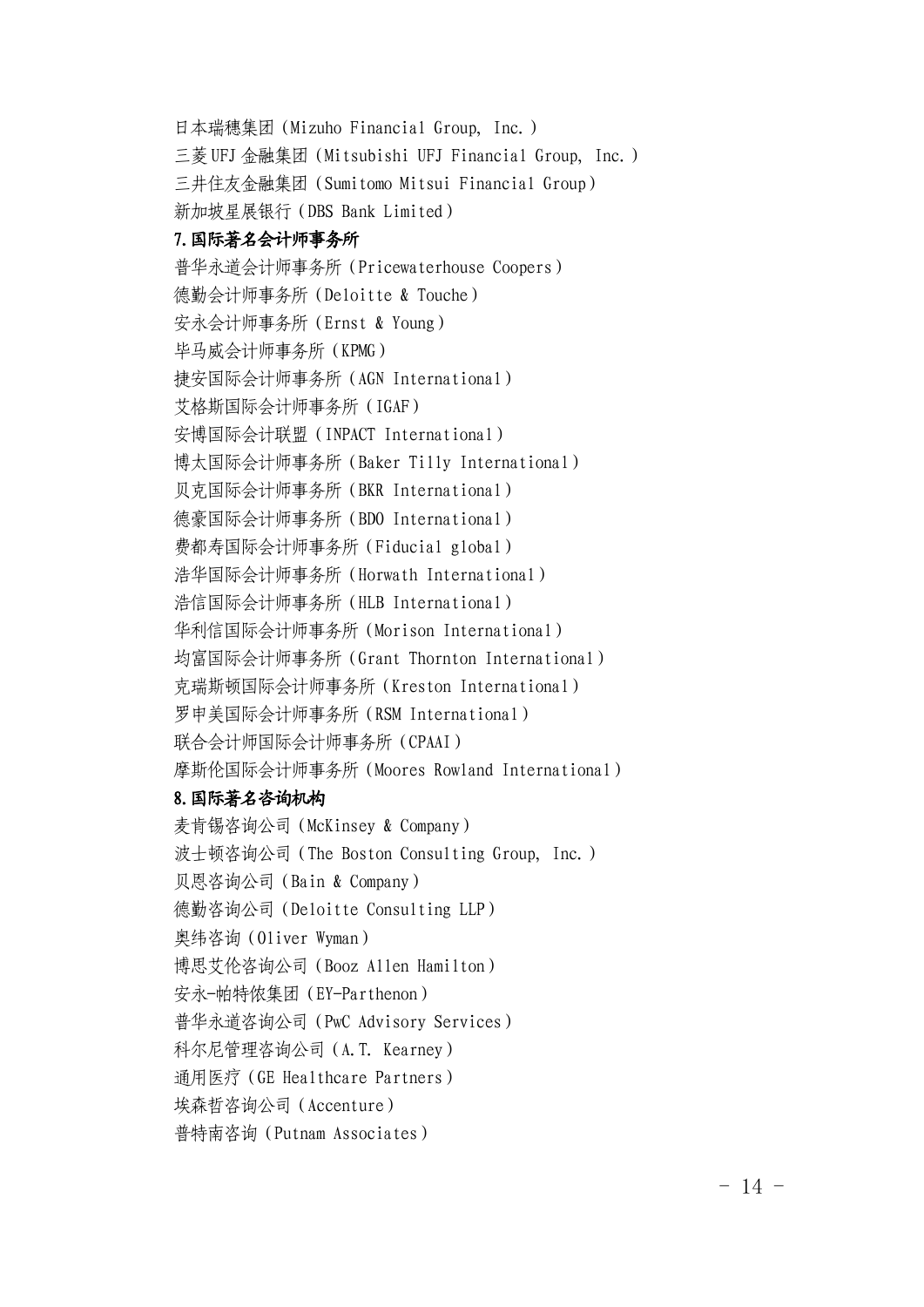#### 9.世界著名音乐、艺术、设计学院

茱莉亚音乐学院(The Juilliard School)

辛辛那提大学音乐学院(College-Conservatory of Music, University of Cincinnati)

波士顿音乐学院(Boston Conservatory of Music) 哈佛大学音乐学院(Department of Music, Harvard University) 印地安纳大学音乐学院(School of Music, Indiana University) 印第安纳州立大学音乐学院(Department of Music, Indiana State University) 奥伯林音乐学院(Oberlin Conservatory of Music) 俄亥俄州立大学音乐学院(School of Music, Ohio State University) 宾夕法尼亚州立大学音乐学院(School of Music, Pennsylvania State University) 普林斯顿大学音乐学院(Department of Music, Princeton University) 旧金山音乐学院(San Francisco Conservatory of Music) 加利福尼亚大学音乐学院(Department of Musicology, University of California) 密歇根大学音乐学院(School of Music, University of Michigan) 华盛顿大学音乐学院(School of Music, University of Washington) 耶鲁大学音乐学院(Department of Music, Yale University)

伦敦大学金史密斯学院音乐学院(Department of Music, Goldsmiths College, University of London)

伯明翰音乐学院(Birmingham Conservatoire)

阿伯丁大学音乐学院(Music Department, University of Aberdee)

市政厅音乐及戏剧学院(Guildhall School of Music and Drama)

伦敦音乐与媒体学院(London College of Music and Media)

安格利亚工业技术大学音乐学院(Music department, Anglia Polytechnic University)

巴斯泉大学(Bath Spa University College)

伯明翰大学音乐学院(Department of Music, Birmingham University)

杜伦大学音乐学院(Department of Music, Durham University)

基尔大学音乐学院(Department of Music, Keele University)

兰开斯特大学音乐学院(Music Department, Lancaster University)

牛津布鲁克斯大学音乐学院(Music Department, Oxford Brookes University)

皇家教会音乐学院(Royal School of Church Music)

谢菲尔德大学音乐学院(Music Department, Sheffield University)

南安普敦大学音乐学院(Music Department, Southampton University)

萨里大学音乐学院(Music Department, University of Surrey)

威尔士大学音乐学院(School of Music, University of Wales)

华威大学音乐中心(Music Centre, University of Warwick)

约克大学音乐学院(Music Department, York University)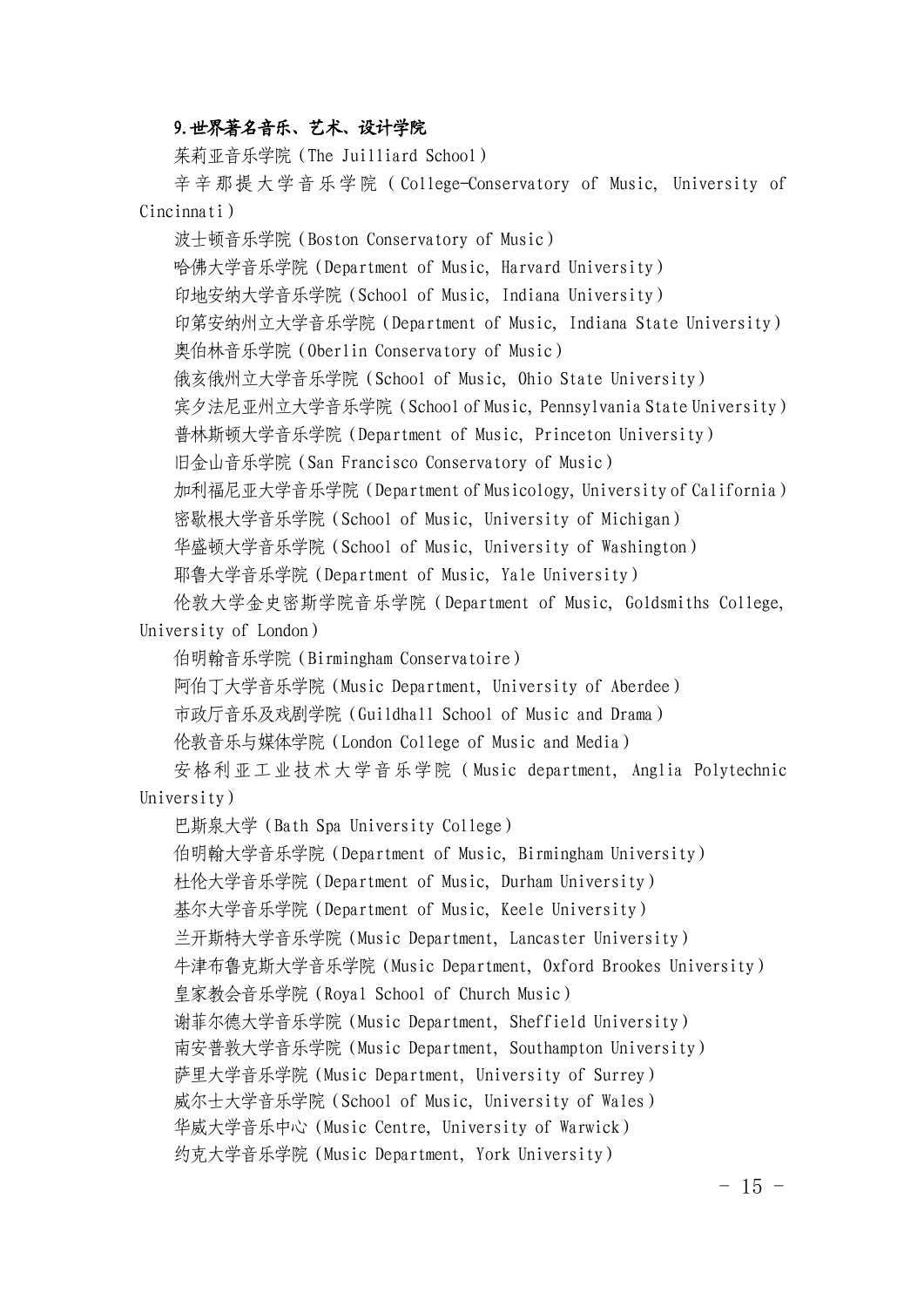澳大利亚国立大学(堪培拉)音乐学院(School of Music, Australian National University, Canberra) 悉尼音乐学院(Sydney Conservatorium of Music) 巴拉瑞特大学音乐学院(Music Department, University of Ballarat) 墨尔本大学音乐学院(Music Department, University of Melbourne) 新英格兰大学音乐学院(Music Department, University of New England) 昆士兰大学音乐学院(Music Department, University of Queensland) 塔斯马尼亚大学音乐学院(Conservatorium of Music, University of Tasmania) 维多利亚(墨尔本)艺术学院(Victorian College of the Arts, Melbourne) 主教大学音乐学院(Music Department, Bishop's University) 布兰顿大学音乐学院(Music Department, Brandon University) 布鲁克大学音乐学院(Music Department,Brock University) 卡毕兰诺学院音乐治疗中心(Capilano College, Music Therapy) 卡毕兰诺学院爵士研究中心(Capilano College, Jazz Studies) 英国皇家艺术学院(Royal College of Art) 柯蒂斯音乐学院(Curtis Conservatory of music) 曼哈顿音乐学院(Manhattan School of Music) 伯克利音乐学院(Berkeley Conservatory of music) 克利夫兰音乐学院(Cleveland Institute of Music) 罗彻斯特大学伊斯曼音乐学院(Eastman School of music, University of

Rochester)

柏林"汉斯•艾斯勒"音乐学院("Hans Eisler" Conservatory of music, Berlin ) 汉诺威音乐学院(Hannover Conservatory of music)

柏林艺术大学(Berlin Art University)

巴黎国立音乐学院(National Conservatory of music, Paris)

汉堡音乐学院(Hamburg Conservatory of music)

英国皇家音乐学院(Royal Conservatory of music)

维也纳音乐和戏剧艺术学院(Vienna Academy of music and Drama)

多伦多音乐学院(Toronto Conservatory of music)

莫斯科国立柴可夫斯基音乐学院(Moscow national Tchaikovsky Conservatory of music)

圣彼得堡音乐学院(St Petersburg Conservatory)

科隆音乐学院(Cologne Conservatory of music)

莱比锡音乐学院(Leipzig Conservatory of music, Cologne Conservatory of music) 里昂国立高等音乐学院(National Conservatory of music, Lyon)

约翰霍普金斯大学皮博迪音乐学院(Peabody School of music, Johns Hopkins University)

曼尼斯音乐学院 (mannes college of music)

米兰音乐学院(Milan Conservatory of music)

格涅新音乐学院(Geneschen Conservatory of music)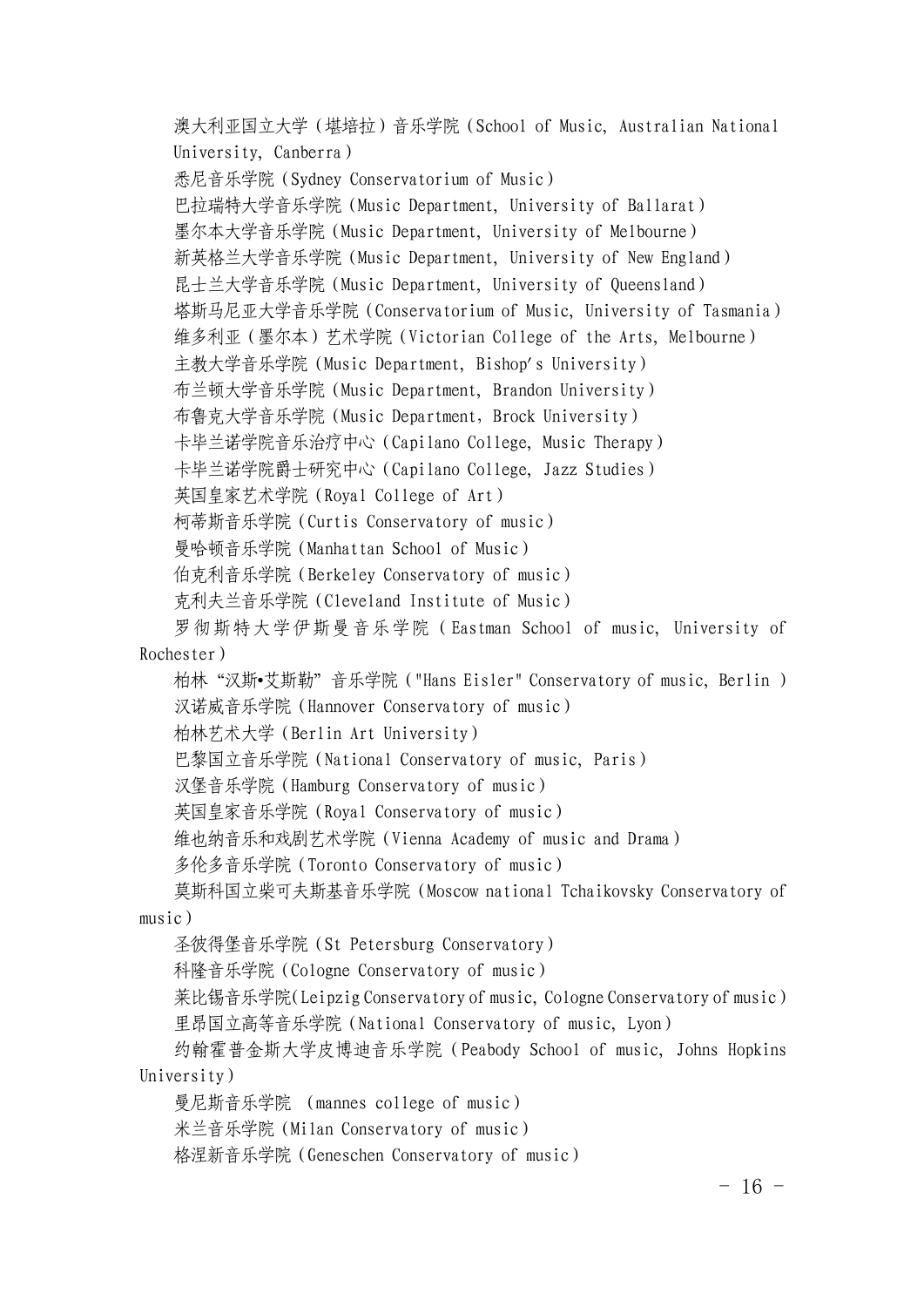杜埃音乐学院(Duet Conservatory of music) 布拉格音乐学院(Prague Conservatory) 佛罗里达州立大学音乐学院 (Florida State University School of music) 南加州大学音乐学院(University of Southern California School of music) 斯德哥尔摩皇家音乐学院(Stockholm Royal Conservatory of music) 马赛音乐学院 (Marseille Conservatory of music) 亚历山德丽亚音乐学院(Alexandria Conservatory of music) 挪威音乐学院(Norwegian Conservatory of music) 格林卡音乐学院(Glinka Conservatory of music) 北德州大学音乐学院(North Texas University School of music) 国立斯图加特音乐与表演艺术大学(National Stuttgart University of music and Performing Arts) 巴里音乐学院(Bari Conservatory of music) 贝桑松音乐学院(Bassoon Conservatory of music) 博洛尼亚音乐学院(Bologna Conservatory of music) 白俄罗斯国立音乐学院(The Belarusian State Academy of Music) 基辅音乐学院(Kiev Conservatory) 布鲁塞尔皇家音乐学院(Conservatoire royal de musique de Bruxelles) 华沙音乐学院(Warsaw Conservatory of music) 美国罗德岛设计学院(Rhode Island School of Design) 美国帕森斯设计学院或帕森设计[学](http://baike.baidu.com/subview/55017/17798883.htm)院(Parsons The New School for Design) 伦敦艺术大学(University of the Arts London) 美国[普瑞特艺](http://baike.baidu.com/view/352971.htm)术学院(Pratt Institute) 芝加哥艺术学院(the School of the Art Institute of Chicago) 米兰理工大学(Politecnico di Milano) 伦敦大学金史密斯学院(Goldsmiths, University of London) 加州艺术学院(California Institute of the Arts) 澳大利亚皇家墨尔本理工大学(RMIT University) 芬兰阿尔托大学(Aalto University) 芬兰埃因霍芬设计学院(Design Academy Eindhoven) 美国艺术中心设计学院(Art Center College of Design) 英国格拉斯哥艺术学院(The Glasgow School of Art) 旧金山艺术大学(Academy of Art University) 纽约视觉艺术学院(School of Visual Arts) 马里兰艺术学院(Maryland Institute College of Art) 安特卫普皇家艺术学院(Royal Academy of Fine Arts) 英国皇家艺术学院(Royal College of Art) 萨凡纳艺术与设计学院(Savannah College of Art and Design) 美国创意设计学院(College for Creative Studies) 纽约时装学院(Fashion Institute of Technology)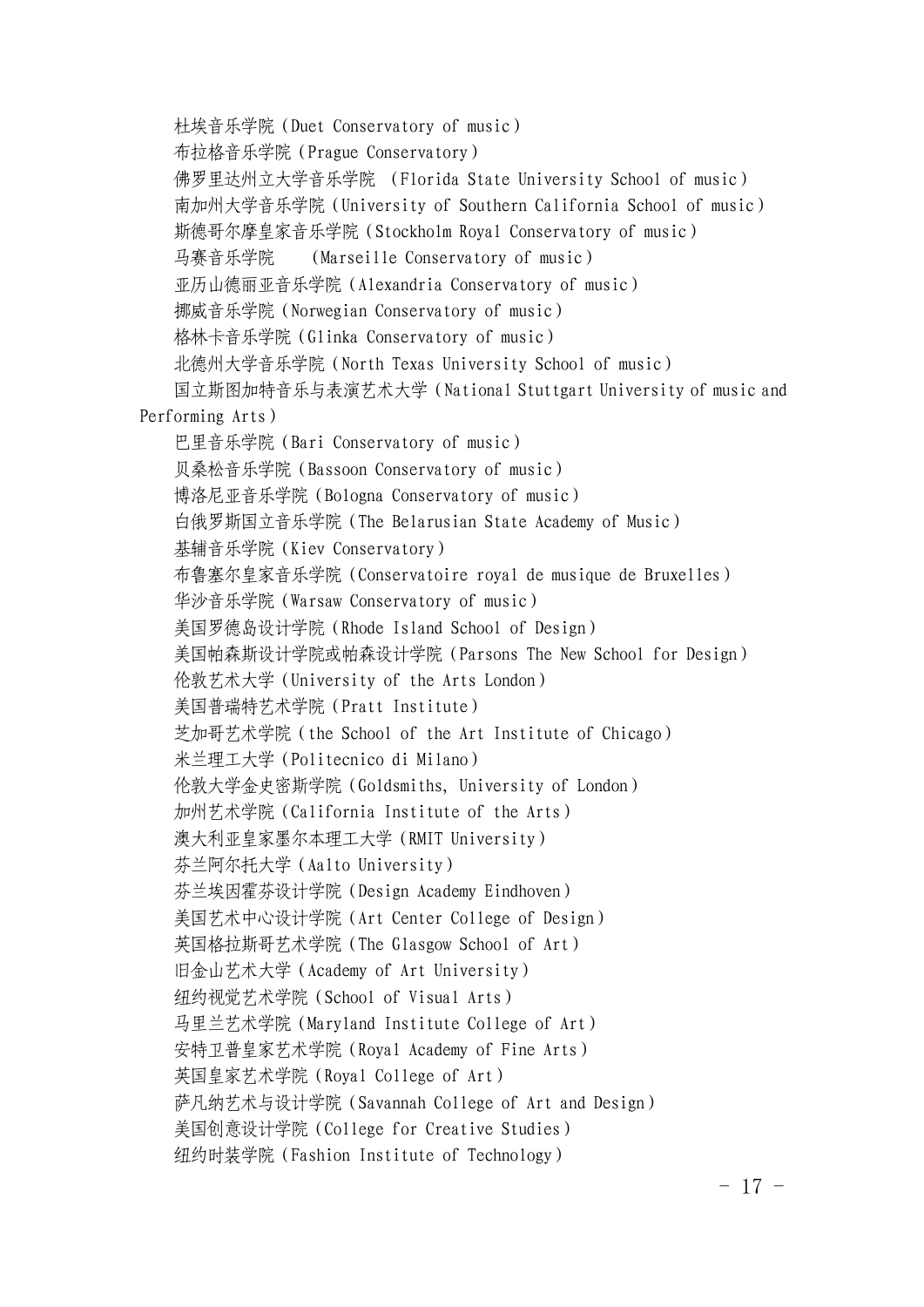日本文化服装学院(Bunka Fashion College)

#### 10.世界著名乐团

柏林爱乐乐团(Berlin Philharmonic Orchestra) 维也纳爱乐乐团(Vienna Philharmonic Orchestra) 伦敦交响乐团(London Symphony Orchestra) 芝加哥交响乐团(Chicago Symphony Orchestra) 巴伐利亚广播交响乐团(Bavarian Symphony Orchestra) 法国国家管弦乐团(Orchestra National de France) 费城管弦乐团(Philadelphia Orchestra) 克里夫兰管弦乐团(Cleveland Orchestra) 洛杉矶爱乐乐团(Los Angeles Philharmonic Orchestra) 布达佩斯节庆管弦乐团(Budapest Festival Orchestra) 德勒斯登国立歌剧院乐团(Dresden Staatskapelle) 波士顿交响乐团(Boston Symphony Orchestra) 纽约爱乐乐团(New York Philharmonic Orchestra) 旧金山交响乐团(San Francisco Symphony Orchestra) 以色列爱乐乐团(Israel Philharmonic Orchestra) 马林斯基剧院管弦乐团(Mariinsky Theatre Orchestra) 俄罗斯国家管弦乐团(Russian National Orchestra) 圣彼得堡爱乐乐团(St.Petersburg Philharmonic Orchestra) 莱比锡布商大厦乐团(Leipzig Gewandhaus Orchestra) 大都会歌剧院管弦乐团(Metropolitan Opera Orchestra) 捷克爱乐乐团(Czech Philharmonic Orchestra) 日本广播协会交响乐团(NHK Symphony Orchestra) 斋藤管弦乐团(Saito Kinen Orchestra) 阿姆斯特丹皇家音乐厅管弦乐团(Royal Concertgebouw Orchestra) 多伦多交响乐团(Toronto Symphony Orchestra) 11.世界著名歌剧院

米兰斯卡拉剧院(Teatro alla Scala) 罗马歌剧院(Teatro dell'Opera di Roma) 维也纳国家歌剧院(Wiener Staatsoper) 巴黎歌剧院(Opera de Garnier) 伦敦科文特花园皇家歌剧院(Royal Opera House Covent Garden) 柏林国家歌剧院(Berlin German State Opera) 柏林德国歌剧院(Deutsche Oper Berlin) 巴伐利亚国家歌剧院(Bayerische Staatsoper) 拜洛伊特瓦格纳节日剧院(Wagner Festival Theatre) 格林德堡节日歌剧院(Glyndebourne Festival Opera) 纽约大都会歌剧院(Metropolitan Opera House) 布拉格民族剧院(National Theatre Prague)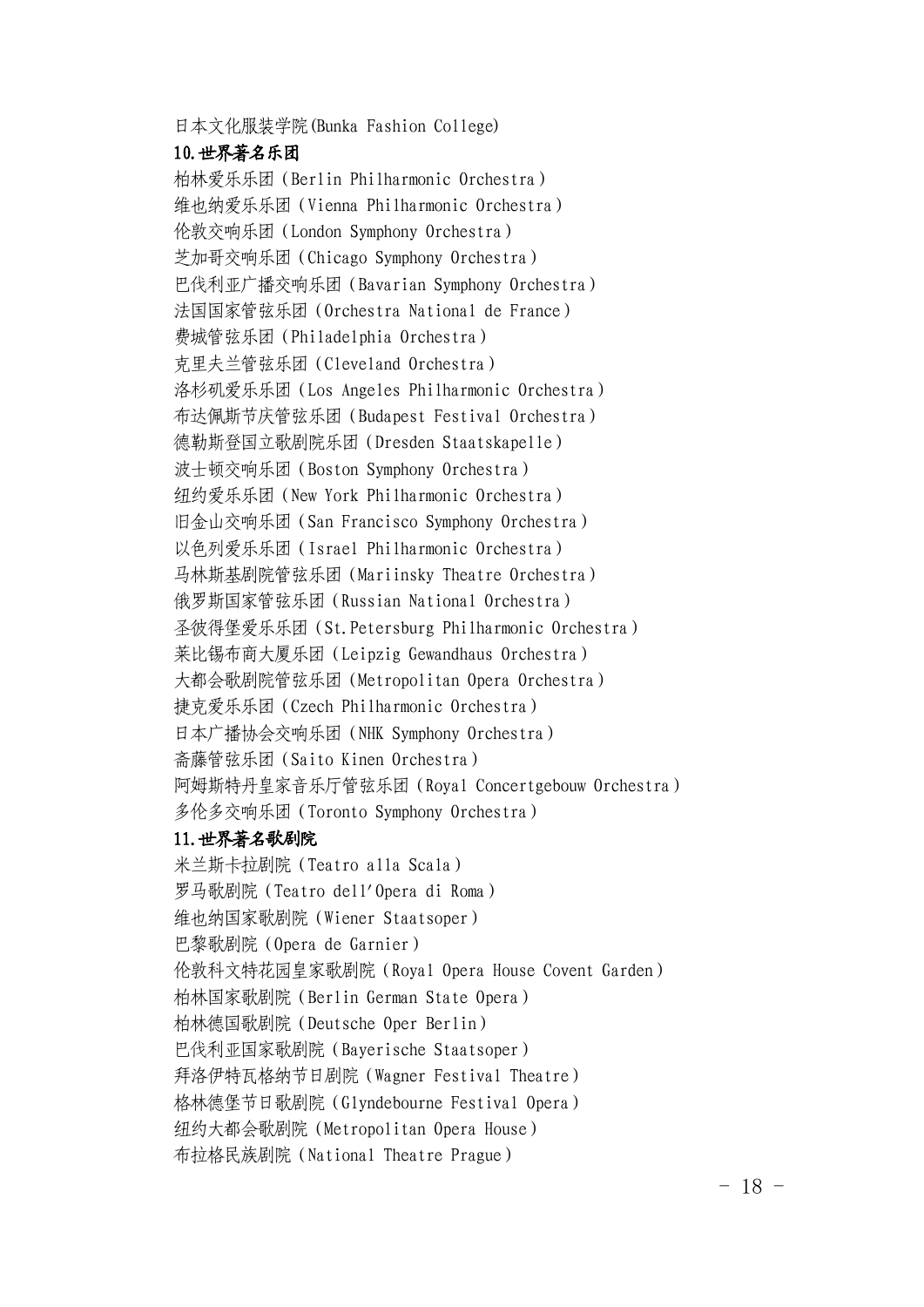斯德哥尔摩皇家歌剧院(Royal Opera House Stockholm) 莫斯科大剧院(Bolshoi Theatre of Russia) 圣彼得堡基洛夫歌剧院(St.Petersburg Kirov Opera) 巴塞罗纳里齐奥剧院(TeatreLiceu Barcelona)

#### 12.世界著名音乐厅

维也纳金色大厅(Golden Hall, Vienna) 阿姆斯特丹音乐厅(Concertgebouw, Amsterdam) 纽约卡内基音乐厅(Carnegie Hall, New York)

#### 13.国际著名文学奖

美国国家图书奖(National Book Award) 普利策文学奖(Pulitzer Prize for Literature) 英国布克奖(Man Booker Prize) 法国龚古尔文学奖(Prix Goncourt)

# 14.国际著名电影、电视、戏剧奖

奥斯卡电影金像奖(Academy Awards) 戛纳电影节(Festival De Cannes) 威尼斯电影节(Venice International Film Festival) 柏林电影节(Berlin International Film Festival) 香港电影金像奖(Hong Kong Film Awards) 台湾金马奖(Golden Horse Awards) 艾美奖(Emmy Awards) 班夫世界电视节奖(Banff World Television Festival)

东尼奖(Tony's Awards)

# 15.国际著名音乐奖

格莱美音乐奖(Grammy Awards) 英国水星音乐奖(Mercury Prize) 美国乡村音乐协会大奖(CMT Music Awards) 全球音乐电视台亚洲音乐大奖(MTV Asia Awards) 全球音乐电视台欧洲音乐奖(MTV Europe Music Awards) 全美音乐奖(American Music Awards) 全英音乐奖(British Record Industry Trust Awards) 公告牌音乐大奖(Billboard Music Awards) 朱诺奖(Juno Awards) 保拉音乐奖(Polar prize)

# 16.国际著名广告奖

美国金铅笔奖(One Show)

伦敦国际广告奖(London International Advertising Awards)

戛纳广告大奖(Cannes Lions Advertising Campaign)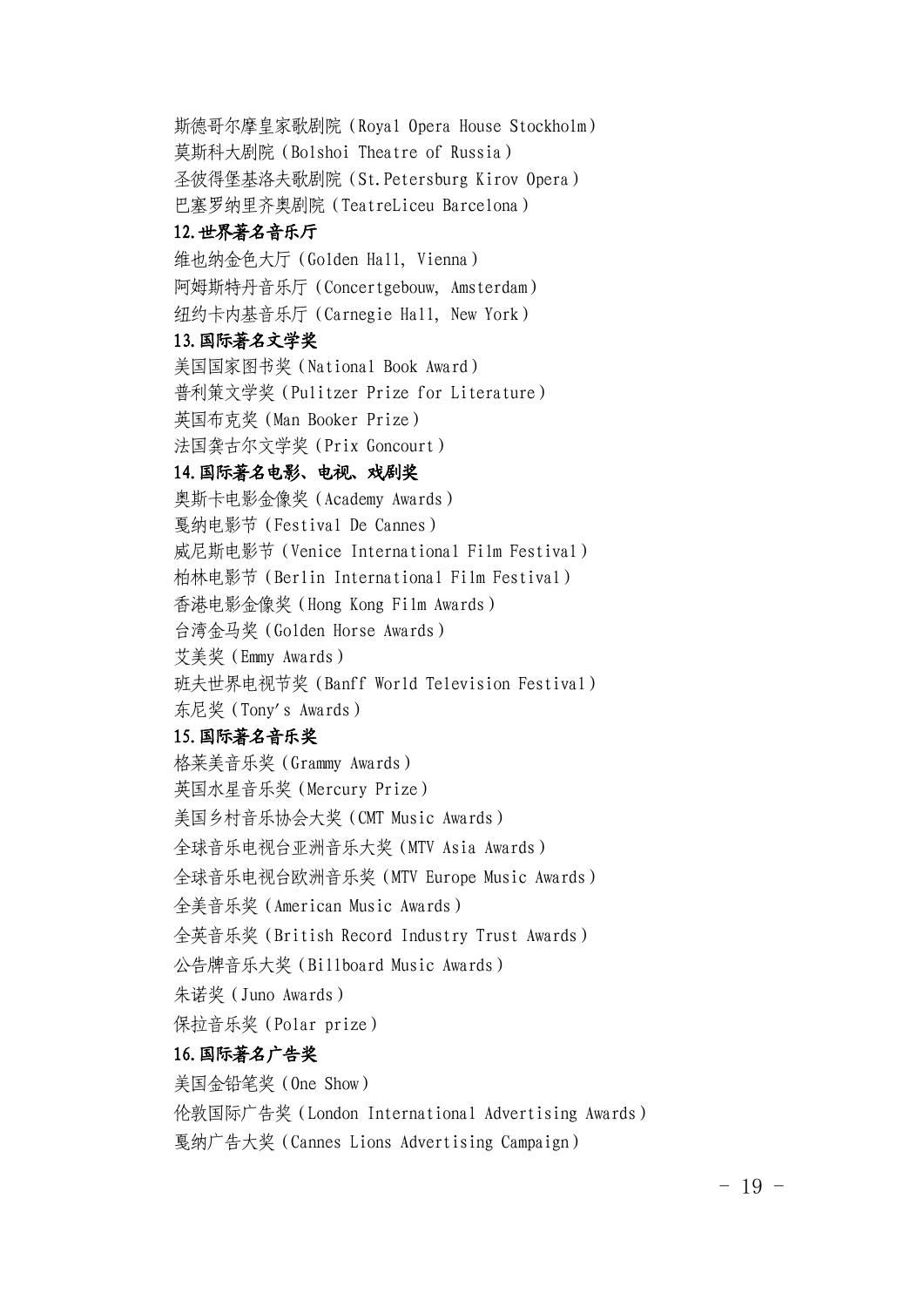莫比杰出广告奖(Mobius Advertising Awards)

克里奥国际广告奖(Clio Awards)

纽约广告奖(New York Festivals)

# 17.国际著名艺术比赛

# 一类比赛

肖邦国际钢琴比赛

(Frederick Chopin International Piano Competition)

斯克里亚宾国际钢琴比赛

(Alexander Scriabin International Piano Competition)

日本滨松国际钢琴比赛

(Hamamatsu International Piano Competition)

克里夫兰国际钢琴比赛

(Cleveland International Piano Competition)

AXA 都柏林国际钢琴比赛

(AXA Dublin International Piano Competition)

阿瑟·鲁宾斯坦国际钢琴大师赛

(Arthur Rubinstein International Piano Master Competition) 澳大利亚悉尼国际钢琴比赛

(Sydney International Piano Competition of Australia)

桑坦德国际钢琴比赛

(Santander International Piano Competition)

马克思罗斯塔国际中提琴和小提琴比赛

(International Max Rostal Competition for Viola and Violin) 希尔国际小提琴比赛

(Micheal Hill International Violin Competition)

汉诺威国际小提琴比赛

(Hannover International Violin Competition )

帕格尼尼国际小提琴比赛

(International Violin Competition "Premio Paganini")

宋雅皇后国际声乐比赛

(Queen Sonja International Music Competition)

瑞纳塔·泰巴尔迪国际声乐比赛

(Renata Tebaldi International Voice Competition)

英国广播公司卡迪夫国际声乐比赛

(BBC Cardiff Singer of the World)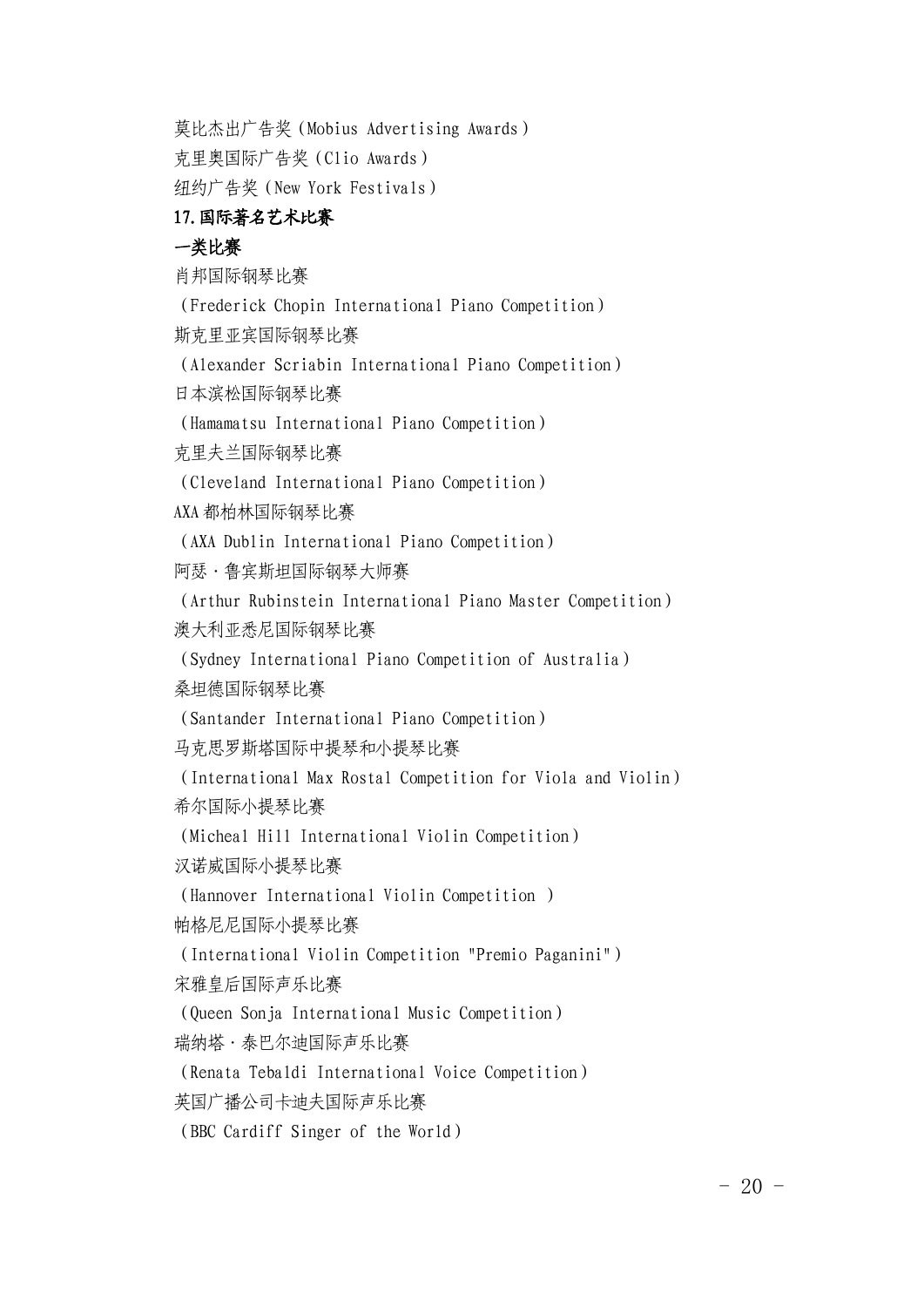米利亚姆·海林国际声乐比赛

(Mirjam Helin International Singing Competition)

法国图卢兹国际声乐比赛

(Concours International de Chant de la Ville de Toulouse)

日本东京国际吉他大赛

(Tokyo International Guitar Competition)

美国吉他基金会国际古典吉他比赛

(Guitar Foundation of America International Convention and Competition) 柴可夫斯基国际音乐比赛

(International Tchaikovsky Competition)

伊丽莎白女王国际音乐比赛

(Queen Elisabeth International Music Competition)

卡尔·尼尔森国际音乐比赛

(Carl Neilsen International Music Competition)

乔尔切·埃奈斯库国际音乐比赛

(George Enescu International Festival and Competition)

纽约国际芭蕾舞比赛

(New York International Ballet Competition)

赫尔辛基国际芭蕾舞比赛

(Helsinki International Ballet Competition)

瓦尔纳国际芭蕾舞比赛

(International Ballet Competition-VARNA)

日本名古屋国际芭蕾舞及现代舞比赛

(Nagoya International Ballet & Modern Dance Competition)

世界杯手风琴比赛(Coupe Mondiale )

意大利卡斯特费达多国际手风琴比赛

(International "Citta di Castelfidardo" Prize and Award for Accordion Bands and Soloists)

德国克林根塔尔国际手风琴比赛

(International Accordion Competition Klingenthal)

伦敦国际弦乐四重奏比赛

(London International String Quartet Competition)

## 二类比赛

贝多芬国际钢琴比赛

(International Beethoven Competition for Piano)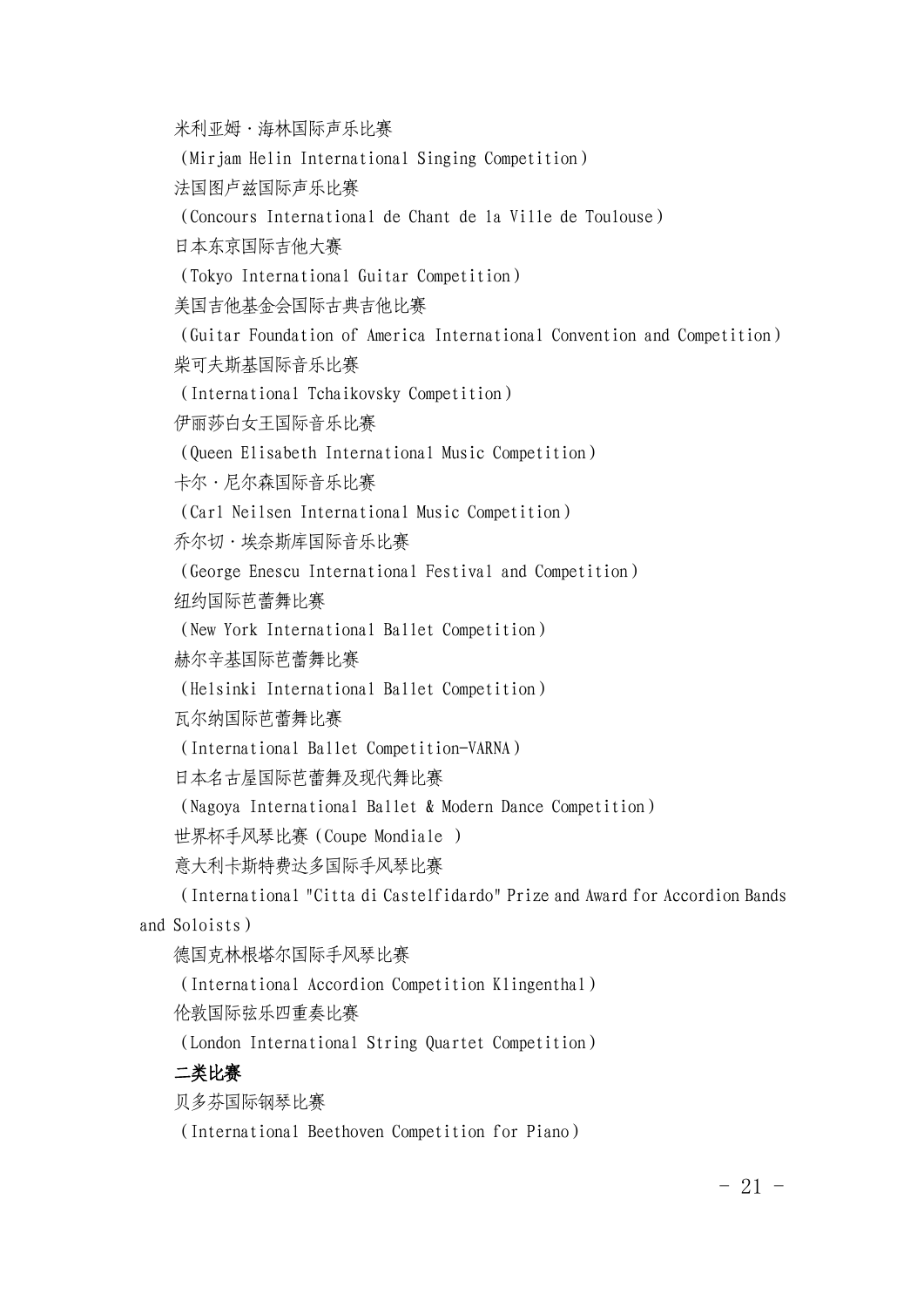西班牙哈恩国际钢琴比赛

(Concourso International De Piano Premio "Jaen")

乌克兰弗拉基米尔·霍洛维茨国际青年钢琴家比赛

(International Competition for Young Pianists on Memory of Vladimir Horowicz)

南非国际钢琴比赛

(Unisa International Piano Competition)

国际小提琴比赛

(Consorso Internazionale di Violin A Curci)

若多尔夫·利皮泽国际小提琴比赛

(Concorso Internazionale di Violino "PremioRodolfo Lipizer")

萨拉萨蒂国际小提琴比赛

(Sarasate International Violin Competition)

西班牙弗朗西斯科·维尼亚斯国际声乐比赛

(Francisco Vinas International Singing Competition)

毕尔巴鄂国际声乐比赛

(International Voice Competition of Bilbao)

维尔维埃国际声乐比赛

(Concours International de Chant de Verviers)

韩国首尔国际舞蹈比赛

(Seoul International Dance Competition)

白俄罗斯维捷布斯克国际现代舞比赛

(International Festival of Modern Choreography)

纽约国际芭蕾舞比赛

(New York International Ballet Competition)

俄罗斯维许涅芙丝卡雅国际歌剧比赛

(International Opera Singers Contest of Galina Vishnevskaya)

马赛国际歌剧比赛

(Marseilles International Opera Competition)

国际青年歌剧比赛

(Boris Christoff International Competition for Young Opera Singers) 静冈国际歌剧比赛

(Shizuoka International Opera Competition)

罗马尼亚"金鹿"国际通俗音乐比赛

(Golden Stag International Festival of Pop Music)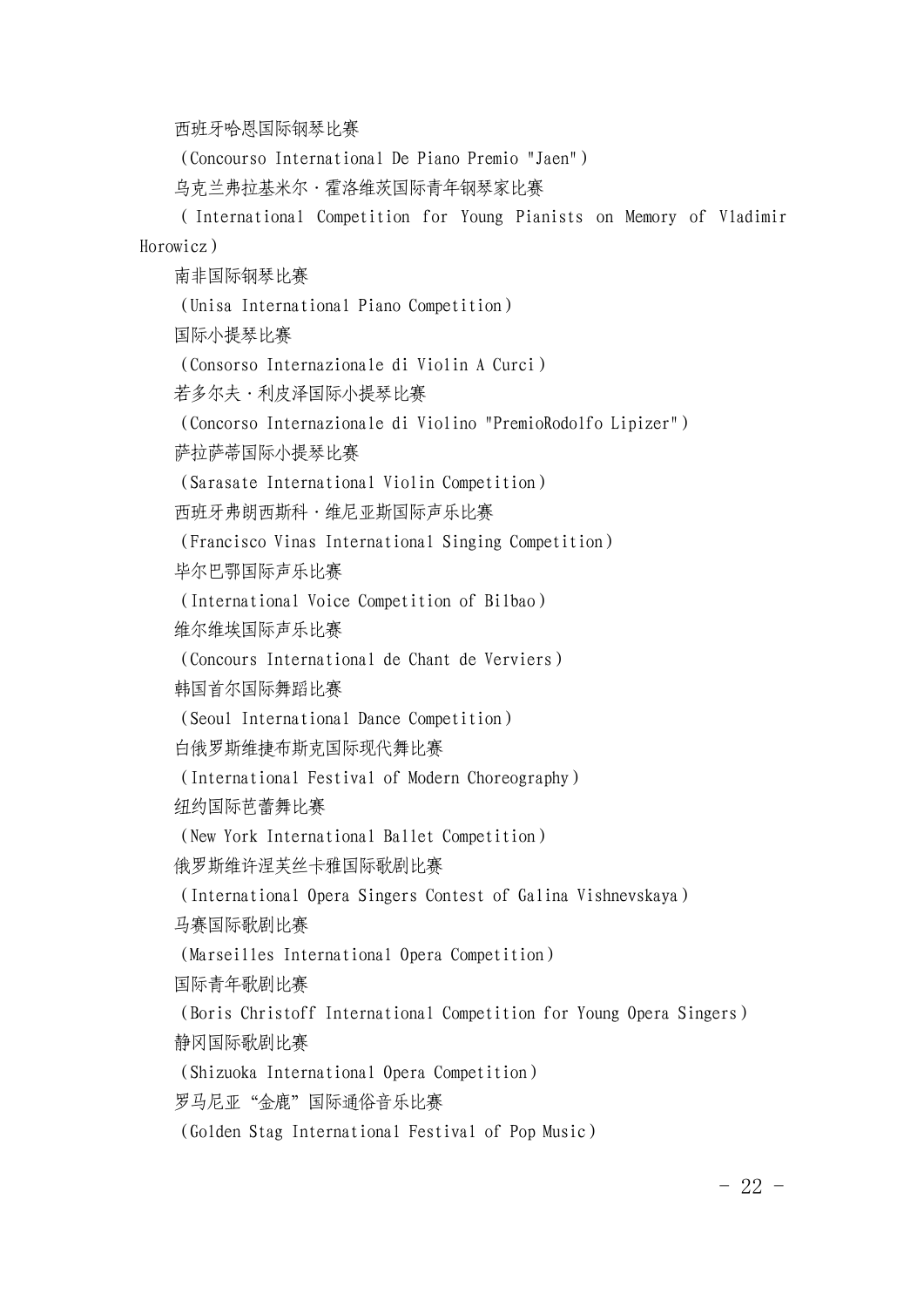哈萨克斯坦"亚洲之声"国际流行音乐比赛

("Voice of Asia" International Festival)

约瑟夫约阿希姆国际室内乐比赛

(Joseph Joachim international Chamber MusicCompetition)

奥斯卡国际室内乐比赛

(Osaka International Chamber Music Competition)

里尔国际竖琴比赛

(Lille International Harp Competition)

维也纳国际青年古典吉他演奏家比赛

(International Youth Guitar Festival Forum Wien Competition) 日本仙台国际音乐比赛

(Sendai International Music Competition)

## 18.国际重要体育比赛

美国网球公开赛(United States Open Tennis Championships) 法国网球公开赛(French Open Tennis Tournament) 澳大利亚网球公开赛(Australian Open Tennis Tournament) 温布尔登网球公开赛(Wimbledon Open Tennis Championships) 中国网球公开赛(China Open Tennis Championships) 斯诺克世界锦标赛(World Snooker Championship) 世界一[级方程式锦标赛](https://www.baidu.com/s?wd=F1%E5%A4%A7%E5%A5%96%E8%B5%9B&tn=44039180_cpr&fenlei=mv6quAkxTZn0IZRqIHckPjm4nH00T1Y4PH79PjT4nWb3rjfLnHf10ZwV5Hcvrjm3rH6sPfKWUMw85HfYnjn4nH6sgvPsT6KdThsqpZwYTjCEQLGCpyw9Uz4Bmy-bIi4WUvYETgN-TLwGUv3EnHDLrjmkns)(F1 Grand Prix) 美国职业篮球联赛(NBA League) 欧洲[足球冠军联赛](https://www.baidu.com/s?wd=%E6%AC%A7%E6%B4%B2%E5%86%A0%E5%86%9B%E8%81%94%E8%B5%9B&tn=44039180_cpr&fenlei=mv6quAkxTZn0IZRqIHckPjm4nH00T1Y4PH79PjT4nWb3rjfLnHf10ZwV5Hcvrjm3rH6sPfKWUMw85HfYnjn4nH6sgvPsT6KdThsqpZwYTjCEQLGCpyw9Uz4Bmy-bIi4WUvYETgN-TLwGUv3EnHDLrjmkns)(UEFA Champions League) 足[球欧](https://www.baidu.com/s?wd=%E6%AC%A7%E6%B4%B2%E6%9D%AF&tn=44039180_cpr&fenlei=mv6quAkxTZn0IZRqIHckPjm4nH00T1Y4PH79PjT4nWb3rjfLnHf10ZwV5Hcvrjm3rH6sPfKWUMw85HfYnjn4nH6sgvPsT6KdThsqpZwYTjCEQLGCpyw9Uz4Bmy-bIi4WUvYETgN-TLwGUv3EnHDLrjmkns)洲杯(European Football Championship)

足球美洲杯(Soccer America's Cup)

[环法](https://www.baidu.com/s?wd=%E7%8E%AF%E6%B3%95%E8%87%AA%E8%A1%8C%E8%BD%A6%E8%B5%9B&tn=44039180_cpr&fenlei=mv6quAkxTZn0IZRqIHckPjm4nH00T1Y4PH79PjT4nWb3rjfLnHf10ZwV5Hcvrjm3rH6sPfKWUMw85HfYnjn4nH6sgvPsT6KdThsqpZwYTjCEQLGCpyw9Uz4Bmy-bIi4WUvYETgN-TLwGUv3EnHDLrjmkns)自行车赛(Tour de France)

## 19.重要国际组织

联合国及其附属机构、专门机构等(The United Nations and its Subsidiary Bodies, Specialized Agencies and Others)

国际红十字(International Red Cross)

世界贸易组织(World Trade Organization)

国[际货币基](https://www.baidu.com/s?wd=%E5%9B%BD%E9%99%85%E8%B4%A7%E5%B8%81%E5%9F%BA%E9%87%91%E7%BB%84%E7%BB%87&tn=44039180_cpr&fenlei=mv6quAkxTZn0IZRqIHckPjm4nH00T1YvPhR4uH-hmWIBPyFWmWf10ZwV5Hcvrjm3rH6sPfKWUMw85HfYnjn4nH6sgvPsT6KdThsqpZwYTjCEQLGCpyw9Uz4Bmy-bIi4WUvYETgN-TLwGUv3EPjcYnjRknH0s)金组织(International Monetary Fund)

世界知识产权组织(World Intellectual Property Organization)

世界银行(World Bank)

国际移民组织(International Organization for Migration)

上海合作组织(Shanghai Cooperation Organization)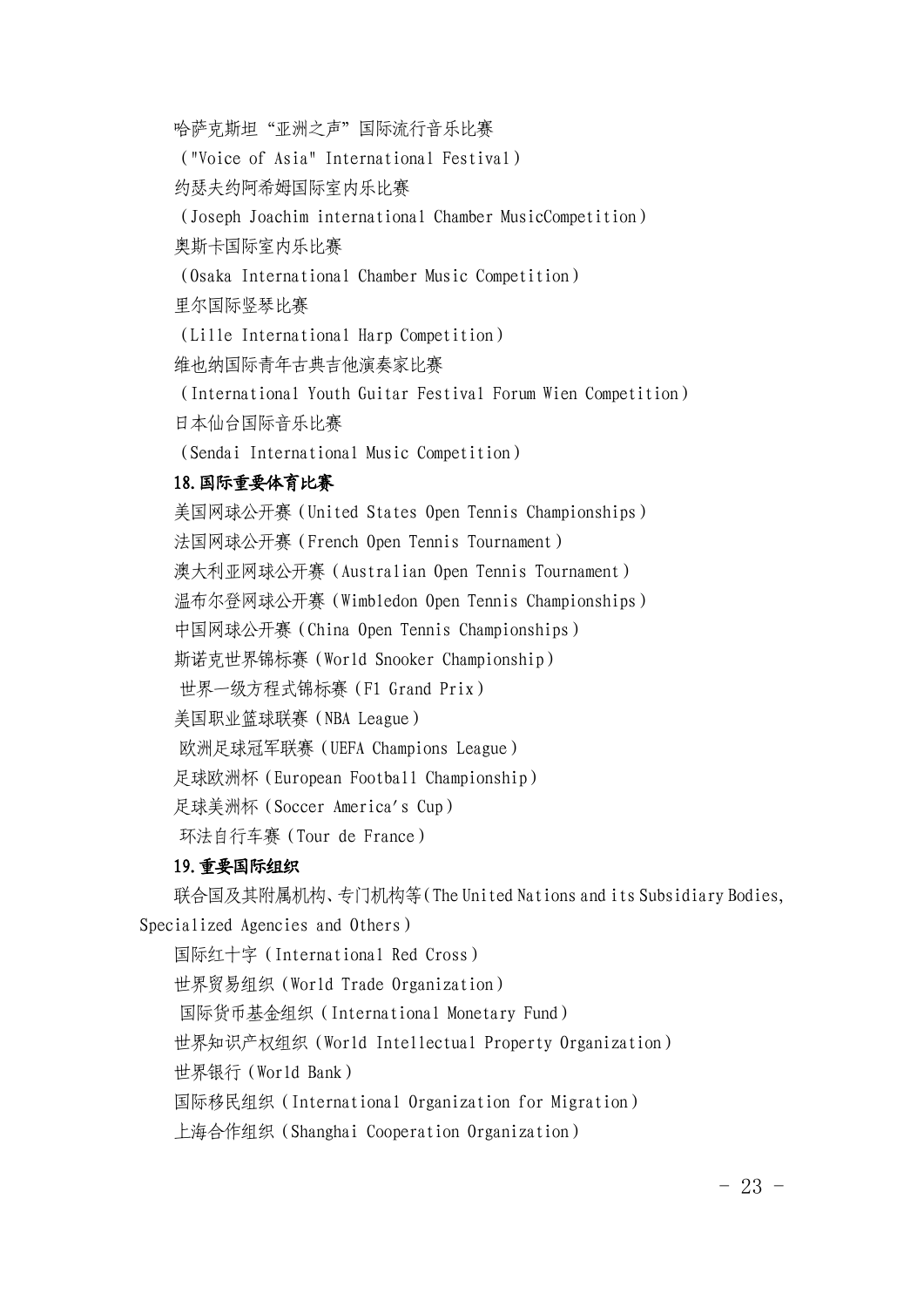亚投行 (Asian Infrastructure Investment Bank --AIIB) [博鳌](https://www.baidu.com/s?wd=%E5%8D%9A%E9%B3%8C%E4%BA%9A%E6%B4%B2%E8%AE%BA%E5%9D%9B&tn=44039180_cpr&fenlei=mv6quAkxTZn0IZRqIHckPjm4nH00T1Y3uHR4rjT3n16YPvnzm1Dz0ZwV5Hcvrjm3rH6sPfKWUMw85HfYnjn4nH6sgvPsT6KdThsqpZwYTjCEQLGCpyw9Uz4Bmy-bIi4WUvYETgN-TLwGUv3EnHf3rjTdn1mY)亚洲论坛 (Boao Forum for Asia -- BFA) [亚太经合组织](https://www.baidu.com/s?wd=%E4%BA%9A%E5%A4%AA%E7%BB%8F%E5%90%88%E7%BB%84%E7%BB%87&tn=44039180_cpr&fenlei=mv6quAkxTZn0IZRqIHckPjm4nH00T1Y3uHR4rjT3n16YPvnzm1Dz0ZwV5Hcvrjm3rH6sPfKWUMw85HfYnjn4nH6sgvPsT6KdThsqpZwYTjCEQLGCpyw9Uz4Bmy-bIi4WUvYETgN-TLwGUv3EnHf3rjTdn1mY) (Asia-Pacific Economic Cooperation -- APEC) 欧盟(European Union) 阿盟(Arab League) 非盟(African Union) 东盟 (Association of Southeast Asian Nations -- ASEAN) [国际刑警组织](https://www.baidu.com/s?wd=%E5%9B%BD%E9%99%85%E5%88%91%E8%AD%A6%E7%BB%84%E7%BB%87&tn=44039180_cpr&fenlei=mv6quAkxTZn0IZRqIHckPjm4nH00T1Y3uHR4rjT3n16YPvnzm1Dz0ZwV5Hcvrjm3rH6sPfKWUMw85HfYnjn4nH6sgvPsT6KdThsqpZwYTjCEQLGCpyw9Uz4Bmy-bIi4WUvYETgN-TLwGUv3EnHf3rjTdn1mY)(International Criminal Police Organization) 国际奥委会(International Olympic Committee)

亚奥理事会(Olympic Council of Asia--OCA)

# 20.大中小微型企业划分标准

(大型、中型和小型企业须同时满足所列指标的下限,否则下划一档;微型企业只 须满足所列指标中的一项即可。)

| 行业名称         | 指标名称        | 计量<br>单位  | 大型                  | 中型                     | 小型                    | 微型       |
|--------------|-------------|-----------|---------------------|------------------------|-----------------------|----------|
| 农、林、牧、<br>渔业 | 营业收入<br>(Y) | 万元        | $Y \ge 20000$       | $500 \le Y \le 20000$  | $50 \le Y \le 500$    | Y < 50   |
| 工业           | 从业人员<br>(X) | 人         | $X \ge 1000$        | $300 \le X \le 1000$   | $20 \le X < 300$      | X < 20   |
|              | 营业收入<br>(Y) | 万元        | $Y \geqslant 40000$ | $2000 \le Y \le 40000$ | $300 \le Y \le 2000$  | Y < 300  |
| 建筑业          | 营业收入<br>(Y) | 万元        | $Y \ge 80000$       | $6000 \le Y \le 80000$ | $300 \le Y \le 6000$  | Y < 300  |
|              | 资产总额<br>(Z) | 万元        | $Z \ge 80000$       | $5000 \le Z \le 80000$ | $300 \le Z < 5000$    | Z < 300  |
| 批发业          | 从业人员<br>(X) | 人         | $X \ge 200$         | $20 \le X < 200$       | $5 \leq X \leq 20$    | X < 5    |
|              | 营业收入<br>(Y) | 万元        | $Y \geqslant 40000$ | $5000 \le Y \le 40000$ | $1000 \le Y \le 5000$ | Y < 1000 |
| 零售业          | 从业人员<br>(X) | 人         | $X \ge 300$         | $50 \le X < 300$       | $10 \le X \le 50$     | X < 10   |
|              | 营业收入<br>(Y) | 万元        | $Y \ge 20000$       | $500 \le Y \le 20000$  | $100 \le Y \le 500$   | Y < 100  |
| 交通运输业        | 从业人员<br>(X) | 人         | $X \ge 1000$        | $300 \le X \le 1000$   | $20 \le X < 300$      | X < 20   |
|              | 营业收入<br>(Y) | 万元        | $Y \ge 30000$       | $3000 \le Y < 30000$   | $200 \le Y < 3000$    | Y < 200  |
| 仓储业          | 从业人员<br>(X) | $\lambda$ | $X \ge 200$         | $100 \le X \le 200$    | $20 \le X \le 100$    | X < 20   |
|              | 营业收入<br>(Y) | 万元        | $Y \ge 30000$       | $1000 \le Y \le 30000$ | $100 \le Y \le 1000$  | Y < 100  |
| 邮政业          | 从业人员<br>(X) | 人         | $X \ge 1000$        | $300 \le X \le 1000$   | $20 \le X < 300$      | X < 20   |
|              | 营业收入        | 万元        | $Y \ge 30000$       | $2000 \le Y < 30000$   | $100 \le Y \le 2000$  | Y < 100  |

- 24 -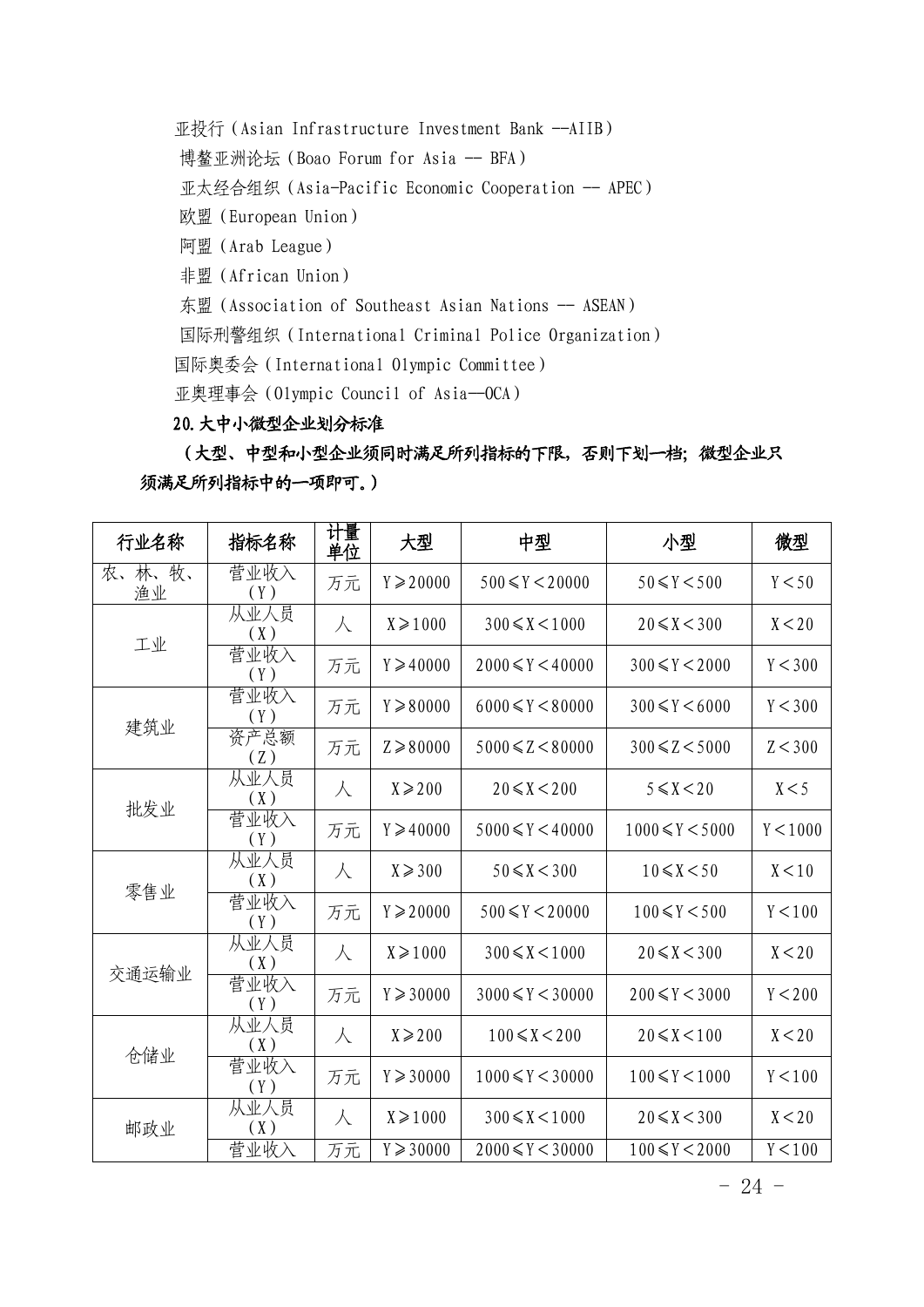|                | (Y)         |           |                         |                         |                       |          |
|----------------|-------------|-----------|-------------------------|-------------------------|-----------------------|----------|
| 住宿业            | 从业人员<br>(X) | 人         | $X \ge 300$             | $100 \le X < 300$       | $10 \le X \le 100$    | X < 10   |
|                | 营业收入<br>(Y) | 万元        | $Y \geqslant 10000$     | $2000 \le Y \le 10000$  | $100 \le Y \le 2000$  | Y < 100  |
| 餐饮业            | 从业人员<br>(X) | 人         | $X \ge 300$             | $100 \le X < 300$       | $10 \le X \le 100$    | X < 10   |
|                | 营业收入<br>(Y) | 万元        | $Y \geqslant 10000$     | $2000 \le Y \le 10000$  | $100 \le Y \le 2000$  | Y < 100  |
| 信息传输业          | 从业人员<br>(X) | 人         | $X \ge 2000$            | $100 \le X \le 2000$    | $10 \le X \le 100$    | X < 10   |
|                | 营业收入<br>(Y) | 万元        | $Y \geqslant$<br>100000 | $1000 \le Y \le 100000$ | $100 \le Y \le 1000$  | Y < 100  |
| 软件和信息技<br>术服务业 | 从业人员<br>(X) | 人         | $X \ge 300$             | $100 \le X < 300$       | $10 \le X \le 100$    | X < 10   |
|                | 营业收入<br>(Y) | 万元        | $Y \geqslant 10000$     | $1000 \le Y \le 10000$  | $50 \le Y \le 1000$   | Y < 50   |
| 房地产开<br>发经营    | 营业收入<br>(Y) | 万元        | $Y \geqslant$<br>200000 | $1000 \le Y \le 200000$ | $100 \le Y \le 1000$  | Y < 100  |
|                | 资产总额<br>(Z) | 万元        | $Z \ge 10000$           | $5000 \le Z \le 10000$  | $2000 \le Z \le 5000$ | Z < 2000 |
| 物业管理           | 从业人员<br>(X) | $\lambda$ | $X \ge 1000$            | $300 \le X \le 1000$    | $100 \le X < 300$     | X < 100  |
|                | 营业收入<br>(Y) | 万元        | $Y \ge 5000$            | $1000 \le Y \le 5000$   | $500 \le Y \le 1000$  | Y < 500  |
| 租赁和商务<br>服务业   | 从业人员<br>(X) | $\lambda$ | $X \ge 300$             | $100 \le X < 300$       | $10 \le X \le 100$    | X < 10   |
|                | 资产总额<br>(Z) | 万元        | $Z \geqslant$<br>120000 | $8000 \le Z \le 120000$ | $100 \le Z < 8000$    | Z < 100  |
| 其他未列明<br>行业    | 从业人员<br>(X) | $\lambda$ | $X \ge 300$             | $100 \le X < 300$       | $10 \le X \le 100$    | X < 10   |

21."中国500 强企业"指近五年被美国《财富》杂志评选为500 家最大的中国上市 企业。"独角兽企业"指《中国独角兽企业研究报告》上年度评选结果。

# 22.大陆或港澳一流艺术团体:

中国国家交响乐团(China National Symphony Orchestra)

- 上海交响乐团(Shanghai Symphony Orchestra)
- 中国爱乐乐团(China Philharmonic Orchestra)

杭州爱乐乐团(Hangzhou Philharmonic Orchestra)

广州交响乐团(Guangzhou Symphony Orchestra)

香港管弦乐团(Hong Kong Philharmonic Orchestra)

香港中乐团(Hong Kong Chinese Orchestra)

澳门乐团(Macao Orchestra)

深圳交响乐团(Shenzhen Symphony Orchestra)

## 23.国内主流媒体

《人民日报》(People's Daily)、新华社(Xinhua News Agency)、中央电视台(CCTV)、 中央人民广播电台(People's Central Broadcasting Station)、中国国际广播电台(China